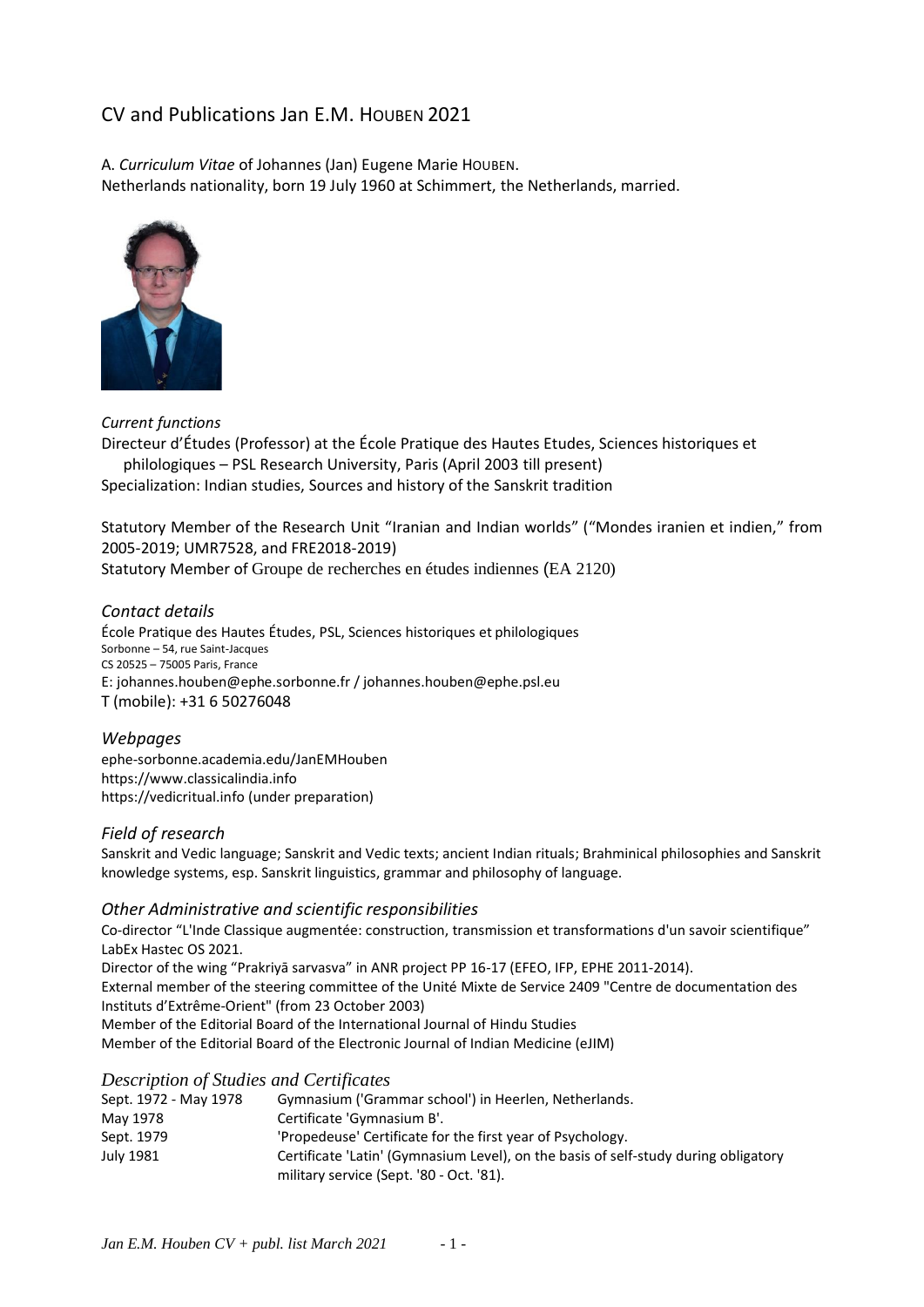| Oct. 1981 - Nov. 1987 | Study at University of Utrecht, Faculty of Letters, Department of Oriental Languages<br>and Cultures.                                                                                                                                                                                     |
|-----------------------|-------------------------------------------------------------------------------------------------------------------------------------------------------------------------------------------------------------------------------------------------------------------------------------------|
| Sept. 1984            | Certificate 'kandidaatsexamen' (appr. B.A.), first class (addita formula 'cum laude');<br>main subject: Sanskrit.                                                                                                                                                                         |
| 11 Nov. 1987          | Certificate 'doctoraalexamen' (appr. M.A.), first class (addita formula 'cum laude'); main<br>subject: Vedic and Classical Sanskrit; minors: General Linguistics and Indian<br>Philosophy.                                                                                                |
| 9 Nov. 1992:          | PhD-degree (cum laude), University of Utrecht, Faculty of Letters. Dissertation: The<br>Sambandha-samuddeśa (Chapter on Relation) and Bhart <sup>hari's</sup> philosophy of<br>language. Promotores: Prof. Dr. H. Bodewitz (R.U. Leiden), Prof. Dr. J. Bronkhorst<br>(Univ. de Lausanne). |

### *Professional career*

|                           | July 1988 - July 1992 Research Assistant (A.i.O.) at the University of Utrecht, the Netherlands.                                                                                                                                                                    |
|---------------------------|---------------------------------------------------------------------------------------------------------------------------------------------------------------------------------------------------------------------------------------------------------------------|
| August 1988-June 1989     | Government of Canada Award, obtained for the study of Bhart [anari's Vakyapadiya]<br>with Prof. A. Aklujkar, Vancouver, Canada.                                                                                                                                     |
| July 1993 - Dec. 1994     | Research Fellow of the International Institute for Asian Studies (IIAS), Leiden; research<br>project: "Theoretical and Sociolinguistic Attitudes of Bhart <sup>m</sup> hari and later Sanskrit<br>Grammarians."                                                     |
| Oct. 1993-March 1995      | NWO "Talent"-stipendium for research in India (six and three months on the project<br>"The Theoretical positions of Bhart <sup>®</sup> hari and the Respectable Grammarian".                                                                                        |
|                           | Jan. 1995 - July 1996 Research Fellow of the International Institute for Asian Studies (IIAS), Leiden; research<br>project: "The early history of Pāṇinian grammar and the origin of eternal Sanskrit."                                                             |
|                           | July 1996 - July 1999 Research Fellow NWO (Netherlands Organization for Scientific Research), at Leiden<br>University. Project: "Theory and Practice of the Pravargya-ritual in Vedic and Post-<br>Vedic times."                                                    |
| July 1999 till 01.04.2003 | Research Fellow of the Royal Netherlands Academy of Arts and Sciences (KNAW), at<br>Leiden University. Project: "Structure and development in Vedic ritual: the Pravargya<br>and the Soma-sacrifice."                                                               |
| July - Dec. 2019          | Stay in Odisha, India, as Visiting Professor in the School of Humanities, Social Sciences<br>and Management (SHSSM) at the IIT (Indian Institute of Technology), Bhubaneswar.                                                                                       |
| 01.04.2003 till present   | Appointed Directeur d'Études (Professor) at the École Pratique des Hautes Études,<br>Section des Sciences Historiques et Philologiques, Sorbonne, Paris; direction d'études:<br>Sources et histoire de la tradition sanskrite.<br>(1st class Professor since 2015.) |

### *Teaching:*

EPHE, Section des sciences historiques et philologiques, Sorbonne, Paris : Sources et histoire de la tradition sanskrite.

Reports of courses (and of research underlying the courses) given in preceding years at theEPHE, SHP, Paris, have appeared in the Annuaire de l'EPHE, Section des Sciences Historiques et Philologiques, and are available online at: http://ashp.revues.org/

# *Memberships in learned societies*

Bhandarkar Oriental Research Institute, Pune (life member since 1991) American Oriental Society (life member since 1994) Linguistic Society of India, Pune (member since 1998) Deutsche Morgenländische Gesellschaft (member since 2000) American Association of Asian Studies (member since 2002) Société Asiatique, Paris (member since 2002) Société de Linguistique de Paris (member since 2009)

# *Honors and Awards*

| 2019, July-December | Visiting Professor, IIT (Indian Institute of Technology), Bhubaneswar. |
|---------------------|------------------------------------------------------------------------|
| 2015-2016           | Residential Fellow at the Institut d'Etudes Avancées, Nantes, France.  |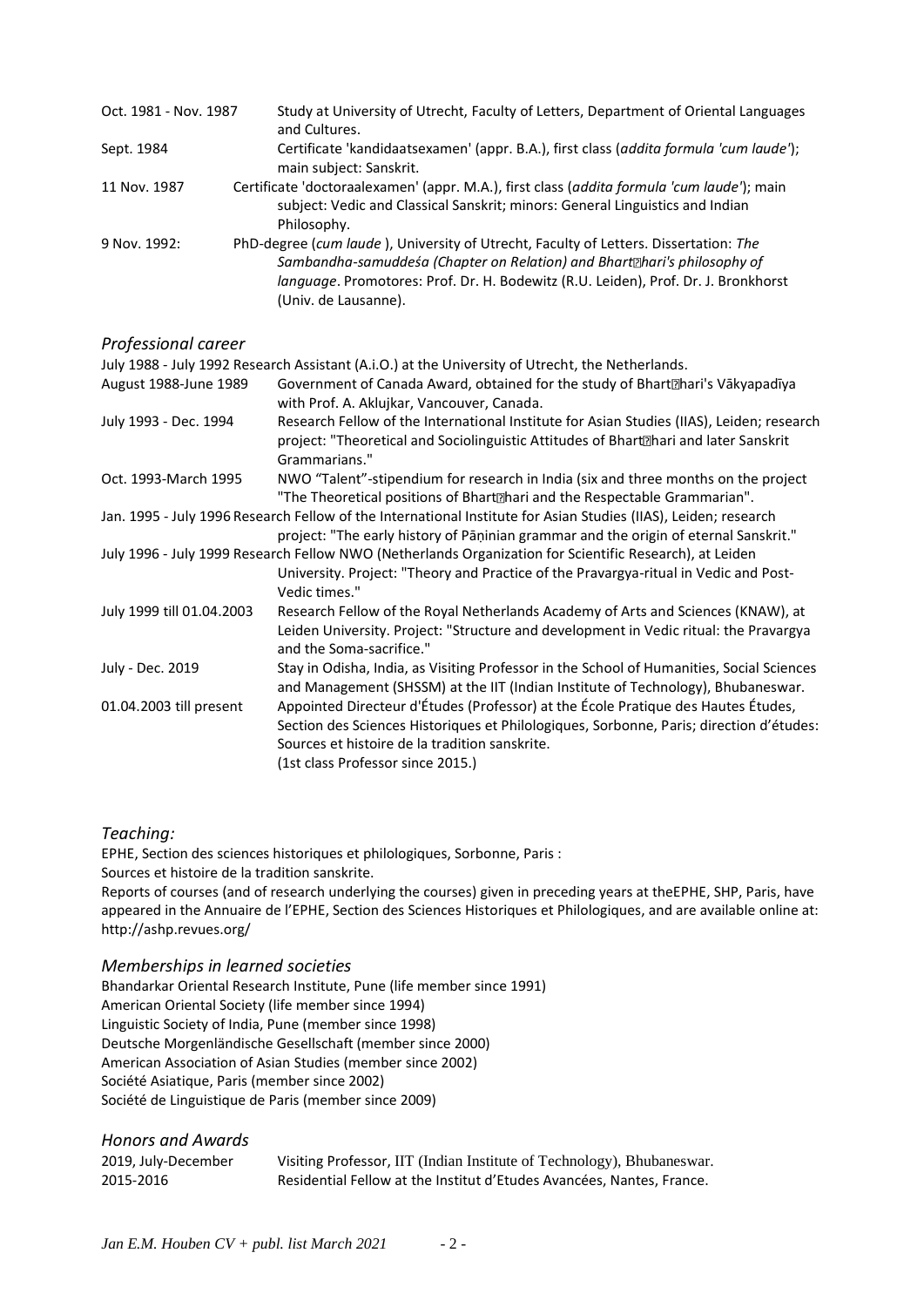| 2007-2009     | Fellow of the International Institute for Asian Studies, Leiden, Netherlands, for the<br>project "Vedic ritual in Asian and European contexts"                                                                                                                                  |
|---------------|---------------------------------------------------------------------------------------------------------------------------------------------------------------------------------------------------------------------------------------------------------------------------------|
| 1996          | prize (five volumes of the Vedic Bibliography by Prof. R.N. Dandekar) attributed by the<br>Bhandarkar Oriental Research Institute, Pune, and the Sir Dorabji Tata Trust, Mumbai,<br>to "promising specialists, Indian and foreign, who work in the domain of Vedic<br>Studies." |
| $1993 - 1995$ | "Talent-stipendium" of the Netherlands Organisation for Scientific Research (NWO),<br>for research in India; project: "The theoretical positions of Bhartrhari and the<br>respected grammairian."                                                                               |
| 1988 - 1989   | Government of Canada Award, obtained for the study of Bhartrhari's Vākyapadīya<br>under the guidance of Prof. A. Aklujkar, Vancouver, Canada.                                                                                                                                   |

### *(Co-) Organization of seminars, panels, last few years*

| December 2019    | Co-organizer of seminar "Functional and Communicative Sanskrit", which took place<br>on December 21, 2019, at IIT-Bhubaneswar. Among the contributors were Prof. Dr.<br>Amba Kulkarni (University of Hyderabad), Prof. Dr. Siniruddha Dash, Prof. Dr. Hara |
|------------------|------------------------------------------------------------------------------------------------------------------------------------------------------------------------------------------------------------------------------------------------------------|
|                  | Mohan Mishra, Prof. Dr. Braj Kishore Swain.                                                                                                                                                                                                                |
| August 2019      | Co-organizer of 7th International Vedic Workshop, August 19-24, IUC, Dubrovnik,<br>Croatia.                                                                                                                                                                |
| <b>July 2018</b> | Co-organization of the section "Linguistics" ("convener") of the 17th World Sanskrit<br>Conference, Vancouver, Canada                                                                                                                                      |
| June-July 2015   | Co-organization of the section "Linguistics" ("convener") of the 16th World Sanskrit<br>Conference, Bangkok, Thailand.                                                                                                                                     |
| June-July 2015   | Initiator and co-organizer of the panel " Vedic and Sanskrit Verbal System", in the<br>section "Linguistics" of the 16th World Sanskrit Conference, Bangkok, Thailand.                                                                                     |
| October 2014     | Co-organized the atelier « Pāṇini and the Pāṇinīyas of the $16th - 17th$ century C.E. »,<br>Pondichery, India, 14 - 16 October (ANR project PP16-17).                                                                                                      |
| October 2013     | Co-organized the atelier « The Grammatical Example between Grammar, Lexicon and<br>Verbal Usage », Pondichery, India, 21-25 October (ANR project PP16-17).                                                                                                 |
|                  | Some Invited lectures and contributions:                                                                                                                                                                                                                   |
| January 2018     | 9 January: Odisha Vidvat Parishad, first annual meet. Utkal University, Bhubaneswar                                                                                                                                                                        |
|                  |                                                                                                                                                                                                                                                            |

|              | יכווטומטונים ביווח כטימונטיו ואזוויטע                                                                                                                                                                                                         |
|--------------|-----------------------------------------------------------------------------------------------------------------------------------------------------------------------------------------------------------------------------------------------|
| January 2018 | 9 January: Odisha Vidvat Parishad, first annual meet. Utkal University, Bhubaneswar                                                                                                                                                           |
| January 2017 | 2-5 January: The World of Ramanuja, International Conference hosted by Madras                                                                                                                                                                 |
|              | University, Chennai                                                                                                                                                                                                                           |
| April 2015   | 24-25 April. Invited contribution to the Conference WW HistSlx 2015 "Strategies of                                                                                                                                                            |
|              | Language Variation: Transcultural Perspectives" at the Österreichische Akademie der<br>Wissenschaften, Vienna, Austria: paper: "Diglossia as reflected in the works of Sanskrit                                                               |
|              | Grammarians."                                                                                                                                                                                                                                 |
| August 2014  | Universität Heidelberg, Südasien-Institut, at the occasion of the Summer School in                                                                                                                                                            |
|              | $C_{11}$ , and $C_{21}$ , and $C_{11}$ and $C_{12}$ are solutional distribution of $C_{11}$ and $C_{12}$ are $C_{11}$ and $C_{12}$ are $C_{11}$ and $C_{12}$ are $C_{11}$ and $C_{12}$ are $C_{11}$ and $C_{12}$ are $C_{12}$ and $C_{12}$ ar |

Spoken Sanskrit, 29 August: "Sanskrit and the arduous emergence of integrative humanism." March 2013 Pune, Samvidya institute, International Conference on "Recent Advances in Indology", contribution « Dating the earliest landmarks in the Indian linguistic sciences : domains of evidence and methods of inference ».

\*\*\*

#### B. Publications list of Johannes (Jan) Eugene Marie HOUBEN.

*Monographs* 

2. *The Saṁbandha-samuddeśa (chapter on relation) and Bhartrhari's philosophy of language.* Gonda Indological Series, 2. Groningen: Egbert Forsten, 1995. XV-460 pages. [Publication révisée de la thèse de doctorat, Université d'Utrecht 1992.] Comptes rendus: Jean-Marie Verpoorten, *Bulletin d'Études Indiennes* 13-14 (1995-96) : 509-512 ; Victoria Lyssenko, *Social'nye i Gumanitarnye Nauki, Zarubejnaia Literatura, Referativnyi Jurnal* Seriia 9 (1997) : 139-147. Yves Ramseier, *Indo-*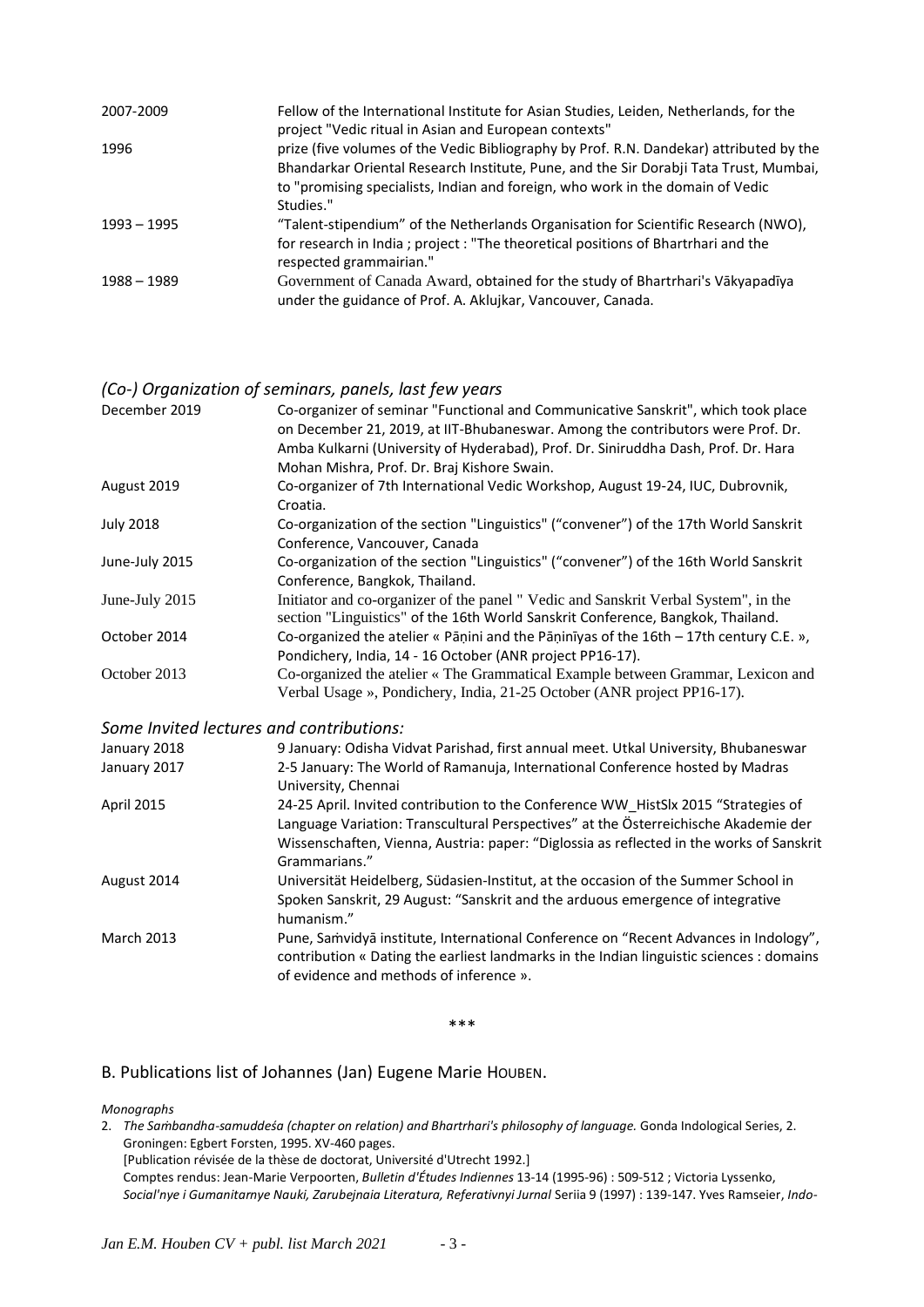*Iranian Journal* 41.3 (1998) : 272-281 ; Eivind Kahrs, *Bulletin of the School of Oriental Studies* 61 (1998) : 356-357; George Cardona, "Approaching the Vakyapadiya," *Journal of the American Oriental Society* 119.1 : 88-125.

1. *The Pravargya Brāhmaṇa of the Taittirīya Āraṇyaka*. Delhi: Motilal Banarsidass, 1991. XV-146 pages. Comptes rendus: Georges-Jean Pinault, *Bulletin d'Études Indiennes* 10 (1992) : 325 ; Dermot Killingley, *Asian Philosophy* 4.1 (1994) : 89-90 ; Klaus Mylius, *Indo-Iranian Journal* 37.2 (1994) : 158-161 ; J.C. Wright, *Bulletin of the School of Oriental Studies* 58.1 (1995) : 171 ; Joel P. Brereton, *Journal of the American Oriental Society* 119.1 (1999) : 179-181.

#### *Collective volumes (co-) edited/ co-authored*

- 8. Henk Bodewitz, *Vedic Cosmology and Ethics: Selected Studies*, edited by Dory Heilijgers, Jan Houben and Karel van Kooij. Leiden: E.J. Brill, 2019.
- 7. *Vedic Śākhās : past, present, future. Proceedings of the Fifth International Vedic Workshop*, edited by J.E.M. Houben, J. Rotaru and M. Witzel. Harvard Oriental Series, Opera Minora 9. (Pp. 1-1050.) Cambridge, Mass. : Harvard Univ., 2016
- 6. *Ideology and Status of Sanskrit: Contributions to the History of the Sanskrit Language*, ed. by J.E.M. Houben. New Delhi: Motilal Banarsidass, 2012. (Second edition of collective volume (Leiden, 1996), with a new preface [20 p.] by J.E.M. Houben.)
- 5. *Travaux de Symposium International "Le Livre. La Roumanie. L'Europe." Troisième édition – 20 à 24 septembre 2010, Section IIIA : Veda-Vedāṅga et Avesta entre Oralité et Écriture*, sous la dir. de J.E.M. Houben et J. Rotaru. Bucarest: Bibliothèque de Bucarest, 2011.
- 4. *The Vedas: Texts, Language & Ritual. Proceedings of the Third International Vedic Workshop*, Leiden 2002, ed. by A. Griffiths and J.E.M. Houben. Groningen: Egbert Forsten, 2004.
- 3. *Violence Denied: Violence, Non-Violence and the Rationalization of Violence in South Asian Cultural History*, sous la dir. de J.E.M. Houben and K.R. van Kooij. Leiden: E.J. Brill, 1999. Comptes rendus: Frederick M. Smith, *Religious Studies Review* 28.4 (2002) : 393 ; Federico Squarcini, "Razionalizzazione e legitimazione della violenza. A partire da un recente volume sulla violenza nella storia sudasiatica," *Religioni e Società* 42 (2002) : 111-126. Federico Squarcini, *Annali di Storia dell' Esegesi*, 2 (2003) : 1-4.
- 2. *The Emergence of Semantics in Four Linguistic Traditions: Hebrew, Sanskrit, Greek, Arabic*, by W. van Bekkum, J.E.M. Houben, I. Sluiter, and K. Versteegh. Amsterdam: John Benjamins, 1997. *Comptes rendus: Gert Thomas Reifarth, Sprache & Kognition : Zeitschrift für Sprach- und Kognitionspsychologie und ihre Grenzgebiete 17.3 (1998) : 176-179 ; Joseph Dichy, Bulletin Critique des Annales Islamologiques No. 15 (1998) : 5-8 ; Alan Cruse, Journal of Semitic Studies 45 (2000) : 142-145.*

1A.Second edition: see 6.

1. *Ideology and Status of Sanskrit: Contributions to the History of the Sanskrit Language*, ed. by J.E.M. Houben. Leiden: E.J. Brill, 1996.

Comptes rendus: Robert P. Goldman, *Journal of Asian Studies* 56.4 (1997) : 1126-1127 ; Hukum Chand Patyal, *Indian Linguistics: Journal of the Linguistic Society of India*, Vol. 58, no. 1-4 (1997) : 131-147 ; Jean-Marie Verpoorten, *Bulletin d'Études Indiennes* 16 (1998) : 321-324 ; Peter M. Scharf, *Anthropological Linguistics* 40.1 (1998) : 167-174 ; Frederick M. Smith, *Religious Studies Review* 28.4 (2002) : 392-393 ; Federico Squarcini, *Religioni e Società* 42 (2002) : 142-145.

#### *Film and filmclips*

- 3. Materials for the Study of Vedic Ritual: vimeo.com/111214428.
- 2. Studying the Veda: vimeo.com/82963699, vimeo.com/90023730, vimeo.com/90040436 (more under preparation).
- 1. The Vedic Pravargya Ritual: Performances in Delhi, December 11-12, 1996. System VHS/PAL 59 min. (Camera, location sound, concept: J. Houben; editing, voice: Nandini Bedi.) Leiden, 1999. Re-launch on Vimeo: in preparation.

*Articles, etc.; articles etc. for a general public are indicated through "G", articles published in peer-reviewed journal through "C" (comité de lecture); articles are in English or in French, unless indicated otherwise. A pdf of articles "to appear" can be provided if desired. In addition, conference reports of courses taught at the EPHE are found at*

- 91. "The Art of Grammar in Context: 'Science', Human Interest, and the Construction of Cultural and Political Worlds." (Contribution to Science and Scientification in the Humanities, International Conference, J.N.U. New Delhi, 25-26 November 2015.) In: *Science and Scientification in South Asia and Europe* (ed. by Axel Michaels and Christoph Wulf): 13-41. London: Routledge, 2020.
- 90. "Ecology of Ritual Innovation in Ancient India: Textual and Contextual Evidence." In: *Self, Sacrifice, and Cosmos: Vedic Thought, Ritual, and Philosophy. Essays in Honor of Professor Ganesh Umakant Thite's Contribution to Vedic Studies*, ed. by Lauren M. Bausch, pp. 182-210 (References to this article integrated in id., "Bibliography," pp. 223-238.) Delhi: Primus Books, 2019.
- 89. "Linguistic Paradox and Diglossia: on the emergence of Sanskrit and Sanskritic language in Ancient India." *De Gruyter Open Linguistics* (*Topical Issue on Historical Sociolinguistic Philology*, ed. by Chiara Barbati and Christian Gastgeber.) *OPLI* – Vol. 4, issue 1: 1-18. DOI: https://doi.org/10.1515/opli-2018-0001
- 88. "From Fuzzy-Edged 'Family-Veda' to the Canonical Śākhas of the Catur-Veda: Structures and Tangible Traces." In: *Vedic Śākhās: Past, Present, Future. Proceedings of the Fifth International Vedic Workshop, Bucharest 2011*, sous la dir. de J.E.M. Houben, J. Rotaru and M. Witzel, p. 159-192. Cambridge, Mass. : Harvard University, 2016.
- 87. "Organizational Levels in Vedic Ritual: The Problem of the Meaning of the Nihnavana Rite." In: *Vedic Investigations (Papers of the 12th World Sanskrit Conference, Vol. 1)*. Edited by Asko Parpola and Petteri Koskikallio, pp. 173-198. Delhi: Motilal Banarsidass, 2016.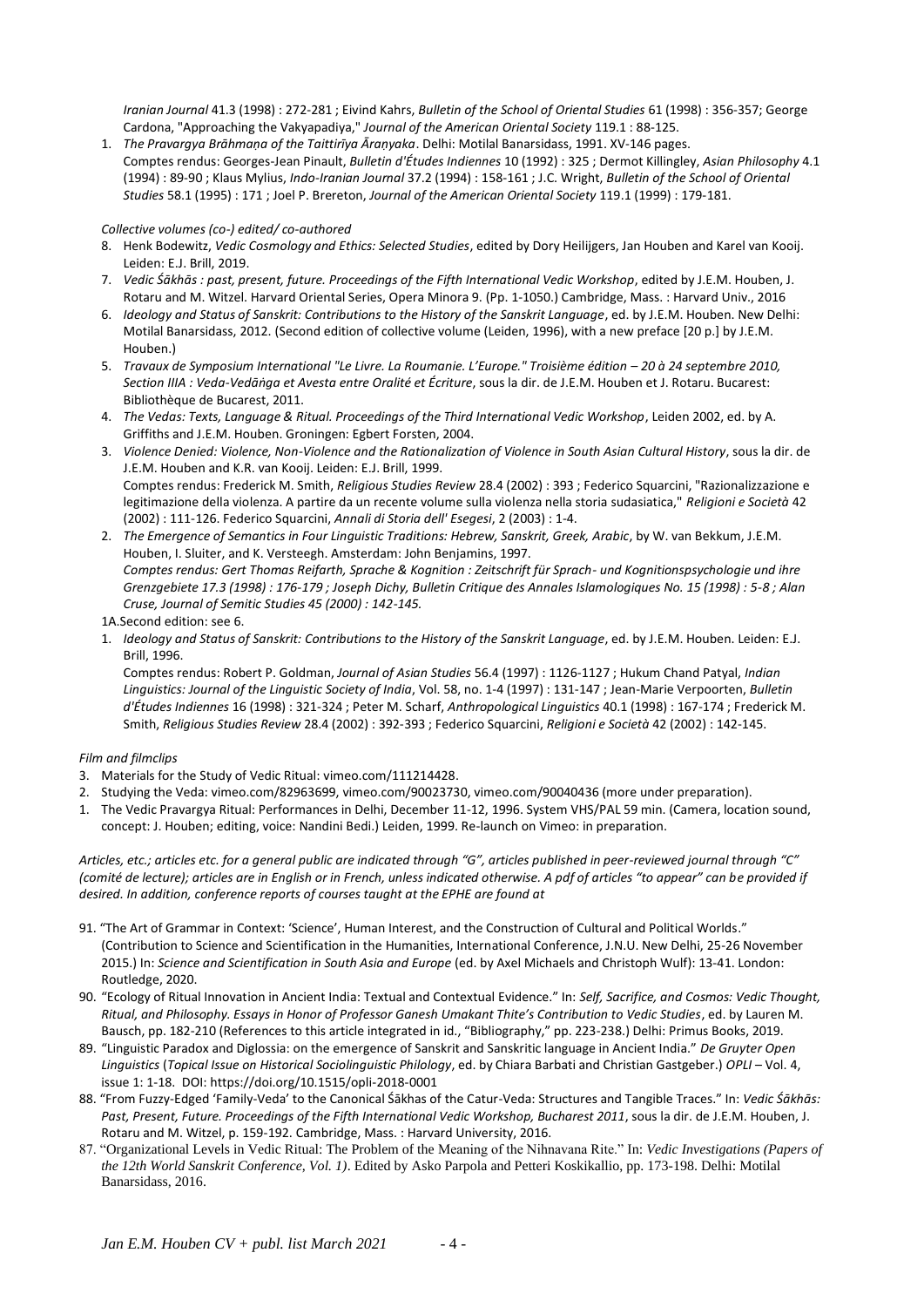- 86. « La ideodiversidad como valor planetario ». In : *Eadem utraque Europa : revista de historia cultural e intelectual,* Año 12, No. 17, Agosto 2016, ISSN 1885-7221, pp. 11-42. 2016.
- 85. « Des conflits armés à la compétition dans la création de paix et de progrès : un projet de gestion mémétique ». Dans : *After Paris 13.11.15 – conflits, exodes, attentats : notes et analyses de chercheurs du monde entier*, sous la dir. de Pierre Musso, p. 110-113. Paris : Editions Manucius, 2016.
- 84. « L'*obligatio pacis* des grands pouvoirs politiques et les traditions non-violentes inspirées par le Coran ». Dans : *After Paris 13.11.15 – conflits, exodes, attentats : notes et analyses de chercheurs du monde entier*, sous la dir. de Pierre Musso, p. 114- 117. Paris : Editions Manucius, 2016.
- 83. "Pāṇinian grammar of living Sanskrit: features and principles of the Prakriyā-Sarvasva of Nārāyaṇa-Bhaṭṭa of Melputtūr," *Bulletin d'Études Indiennes* (BEI) vol. 32, pp. 149-170. 2015. [*Bulletin d'Études Indiennes* (BEI) vol. 32 (2014) [2015] = *Les études sur les langues indiennes: leur contribution à l' histoire des idées linguistiques et à la linguistique contemporaine* (Textes réunis par Émilie Aussant et Jean-Luc Chevillard), Proceedings of the Panel : The Indian Traditions of Language Studies, à l'International Conference on the History of the Language Sciences: ICHoLS XI Potsdam vom 28. August bis 2. September 2008.] (C)
- 82. "A Tradição Sânscrita entre Memética Védica e Cultura Literária." (in Portuguese) *Linguagem & Ensino*, v.17, n.2, p. 441-469, maio./ago. 2014. (C.)
- 81. "The ritual and textual tradition of the Pravargya." In: *Śabdabrahma – Wisdom Indologica: Prof. A.C. Sarangi Felicitation Volume*, ed. by Radhamadhab Dash & Subash Chandra Dash. Delhi: Pratibha Prakashan, 2013.
- 80. "Baby Krishna has come of age." *IIAS-Newsletter : Newsletter of the International Institute for Asian Studies* (Leiden), vol. 66 : 4. Winter 2013. (G.)
- 79. "Voorwoord bij de Derde Druk." Preface [in Dutch] in third edition of *Bhagavad Gita: Het klassieke boek van inzicht en bezinning door Guus Nooteboom, bewerkt door Kuuk Nooteboom* (first ed. 1989.) Utrecht: Skandalon. 2013. (G.)
- 78. with Saraju Rath. "Manuscript Culture and its impact in 'India': Contours and Parameters." In: *Aspects of Manuscript Culture in South India*, ed. by S. Rath: 1-53. Leiden: E.J. Brill. 2012.
- 77. Preface in *Ideology and Status of Sanskrit: Contributions to the History of the Sanskrit Language*, J.E.M. Houben (Ed.) new (Indian) edition. pp. xi-xxxi (20 pages). Delhi : Motilal Banarsidass. 2012.
- 76. "*sauśravasa-pāṇini-śāstrarīti-dvaya-parīkṣā*" (in Sanskrit, on the scientific method of *sauśravasa*, i.e., Euclid, and the one of Pāṇini). *Āraṇyakam* (Ārā (Bihar) - Vārāṇasī), vol. 19 : 7-14. 2012. (C.)
- 75. "Les perfectibles (*sādhyá*) entre circularité et causalité du rituel védique." In: *Aux Abords de la Clairière : études indiennes et comparées en l'honneur de Charles Malamoud*, sous la dir. de D'Intino, Silvia et Caterina Guenzi, Turnhout, Brepols : 11-43. 2012.
- 74. "On the *bahiraṅga*-Rule in Pāṇinian Grammar : Nāgeśa and Nārāyaṇa." In: *Devadattīyam : Johannes Bronkhorst Felicitation Volume*, ed. by François Voegeli, Vincent Eltschinger, Danielle Feller, Bogdan Diaconescu & Malhar Kulkarni : 79-105. Bern : Peter Lang. 2012.
- 73. "Johannes Bronkhorst and Indian Studies." In: *Devadattīyam : Johannes Bronkhorst Felicitation Volume*, ed. by François Voegeli, Vincent Eltschinger, Danielle Feller, Bogdan Diaconescu & Malhar Kulkarni : 1-8. Bern : Peter Lang. 2012.
- 72. "Grammar & Other Modes of the Mind." In: *Saṁskrta-sādhutā – Goodness of Sanskrit : Studies in Honour of Professor Ashok N. Aklujkar*, ed. by Ch. Watanabe, M. Desmarais, Y. Honda : 311-329. New Delhi : D.K. Printworld. 2012. http://halshs.archives-ouvertes.fr/halshs-00672773
- 71. "Studies in India's Vedic Grammarians, 1: Nārāyaṇa Bhaṭṭa's Prakriyā-sarvasva and Pāṇini's *Śe*." In: *Studies in Sanskrit Grammars : Proceedings of the 14th World Sanskrit Conference*, ed. by G. Cardona, A. Aklujkar, H. Ogawa : 163-194. New Delhi : D.K. Printworld. 2012.
- 70. "Vedic ritual as medium in ancient and pre-colonial South Asia: its expansion and survival between orality and writing." In: *Travaux de Symposium International "Le Livre. La Roumanie. L'Europe." Troisième édition – 20 à 24 septembre 2010, Section IIIA: Veda-Vedāṅga et Avesta entre Oralité et Écriture*, ed. by J.E.M. Houben et J. Rotaru: 147-183. Bucarest: Bibliothèque de Bucarest. 2011.

http://halshs.archives-ouvertes.fr/halshs-00673190

- 69. "Introduction : Veda-Vedāṅga and Avesta between orality and writing." In: *Travaux de Symposium International "Le Livre. La Roumanie. L'Europe." Troisième édition – 20 à 24 septembre 2010, Section IIIA : Veda-Vedāṅga et Avesta entre Oralité et Écriture*, sous la dir. de J.E.M. Houben et J. Rotaru: 13-19. Bucarest: Bibliothèque de Bucarest. 2011.
- 68. "Structures, Events and Ritual Practice in the Ṛg-Veda : The Gharma and Atri's Rescue by the Aśvins." In: *Language, Ritual and*  Poetics in Ancient India and Iran: Studies in honor of Shaul Migron (ed. David Shulman) : 87-135. Jerusalem: The Israel Academy of Sciences and Humanities. 2010.
- 67. "Formal Structure and Self-referential Loops in Vedic Ritual." [General considerations and the Nihnava.] In: *Ritual Dynamics*  and the Science of Ritual, I: Grammar and Morphology of Ritual (eds. A. Michaels and A. Mishra) : 29-63. Wiesbaden : Harrassowitz. 2010.
- 66. "The *Sviṣṭakrt* : formal structure and self-reference in Vedic ritual." *Lucrările simpozionului internaţional : Cartea. România. Europa. Ediţia a II-a – 20-24 septembrie 2009* (sous la dir. de A. Berciu, R. Pop et J. Rotaru) : 596-621. Bucureşti : Editura Biblioteca Bucureştilor, 2010.
- 65. "Pāṇini's Grammar and Its Computerization : A Construction Grammar Approach." In: *Sanskrit Computational Linguistics : Third International Symposium, Hyderabad, India, January 2009, Proceedings.* (Lecture Notes in Artificial Intelligence 5406) (ed. by Amba Kulkarni et Gérard Huet) : 6-25. Heidelberg: Springer Verlag, 2009.
- 64. "A Song Against Bad Dreams : Magic, Superstition or Psychology ?" In: *The Indian Night : Sleep and Dreams in Indian Culture*  (ed. by Claudine Bautze-Picron) : 37-63*.* New Delhi : Rupa & Co., 2009.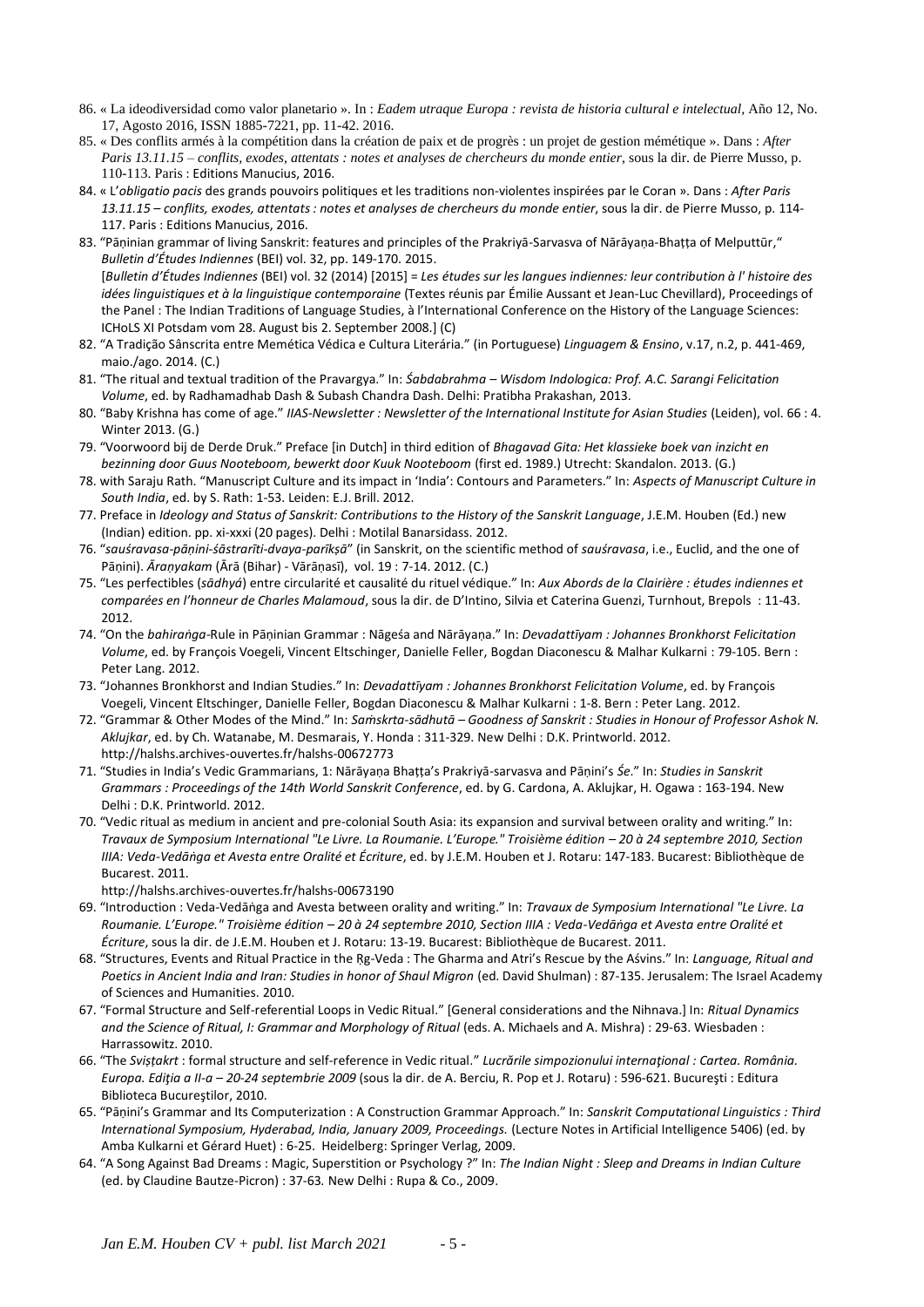- 63. "Transmission sans écriture dans l'Inde ancienne : énigme et structure rituelle." In: *Écriture et transmettre en Inde classique* (sous la dir. de Gérard Colas et Gerdi Gerschheimer): 81-105. Paris : École française d'Extrême-Orient, 2009.
- 62. "Penser les êtres plantes et animaux 'à l'indienne'." In: *Penser, Dire et Représenter l'Animal dans le Monde Indien.* (Bibliothèque de l'École des Hautes Études, Sciences Historiques et Philologiques, tome 345.) (sous la dir. de Balbir et Pinault) : 21-46. Paris : Librairie Honoré Champion, 2009. http://halshs.archives-ouvertes.fr/halshs-00673171
- 61. "Bhartrhari as a 'Cognitive Linguist'." In: Bhart *Dhari* : Language, Thought and Reality (Proceedings of the International Seminar, Delhi, December 12-14, 2003) (ed. by M. Chaturvedi) : 523-543. Delhi: Motilal Banarsidass, 2009.
- 60. "Bhartrhari and the Jainas." In: *Bhartrhari : Language, Thought and Reality* (Proceedings of the International Seminar, Delhi, December 12-14, 2003) (ed. by M. Chaturvedi) : 383-413. Delhi: Motilal Banarsidass, 2009.
- 59. Lemma "Linguist: Caland, Willem. b. Aug. 27, 1859 ..." :vol. 1 (A-K), p. 244-245 of *Lexicon Grammaticorum. A Bio-Bibliographical Companion to the History of Linguistics.* Second edition, revised and enlarged. Ed. by Harro Stammerjohann e.a. Tübingen: Niemeyer 2009. 2 vols. 1692 pp. ISBN 978-3-484-73068-7.
- 58. "Cakrapāṇi-Dāsa's Abhinavacintāmaṇi: early modern or post-classical Āyurveda ?" *e-Journal of Indian Medicine* 1 (2007-2008): 63-88. 2008. (C.)
- 57. "Doxographic Introductions to the Philosophical Systems: Mallavādin and the Grammarians." In: *Śāstrārambha: Inquiries into the Preamble in Sanskrit* (ed. Walter Slaje): 83-95. Wiesbaden: Harrassowitz, 2008.
- 56. with Sheldon Pollock. "Theory and Method in Indian Intellectual History." *Journal of Indian Philosophy* 36 (2008) : 531-532. 2008. (C.)
- 55. "Bhaṭṭoji Dīkṣita's 'small step' for a Grammarian and 'Giant Leap' for Sanskrit Grammar." *Journal of Indian Philosophy* 36 (2008) : 563-574. (C.)
- 54. "Rgveda 1.164.23-24 and Bhartrhari's Philosophy of Language." In: *Expanding and Merging Horizons : Contributions to South Asian and Cross-Cultural Studies in Commemoration of Wilhelm Halbfass* (sous la dir. de K. Preisendanz), Wien : Verlag der Österreichischen Akademie der Wissenschaften, 2007, p. 711-719. 2007.
- 53. (Corrected version of 52 which contains too many printing errors.) "pra-vargyà-, pari-vargyà-, vāsudeva-várgya-" *Electronic Journal of Vedic Studies* 14.2 (2007) (ISSN 1084 7561). http://www.ejvs.laurasianacademy.com/) : p. 169-181. (C.)
- 52. "pra-vargyà-, pari-vargyà-, vāsudeva-várgya-" In: M. Banerji (ed.), *Nyāya-Vasiṣṭha: Felicitation volume for Prof. V. N. Jha*, Kolkata, 2006, p. 34-44. 2006.
- 51. "Le Pravargya et le Saint-Graal : résonances divergentes d'un complexe indo-européenne de mythes et de rites."' *Journal asiatique*, Tome 294 (2006), no. 1 : 169-180. (C.)
- 50. Review article of *Le Saṁkhyāsamuddeśa du Vākyapadīya* (3.11) (théorie du nombre) … par P. Haag, Paris: Collège de France, 2005, *Histoire, Epistemologie, Linguistique* 28.2 (2006): 157-166. (C.)
- 49. "Theory and Method in Vedic Studies." (review article of Th. Oberlies, *Die Religion des Egveda*; Wien : Institute of Indology; University of Vienna ; 1998-1999), *Asiatische Studien / Etudes Asiatiques* 59.3, p. 943-977 (2005). (C.)
- 48. "Memetics of Vedic Ritual, Morphology of the Agnistoma." *The Vedas: Texts, Language & Ritual* (collective volumes, no. 4): 385-415. (2004)
- 47. "Introduction." *The Vedas: Texts, Language & Ritual* (collective volumes, no. 4): 1-11. (2004)
- 46. "Report of the Workshop 'The Soma/Haoma-cult in early Vedism and Zoroastrism: Archeology, Text, and Ritual, Leiden, 3-4 July 1999." *Electronic Journal of Vedic Studies* 9.1 (www.ejvs.laurasianacademy.com/ejvs0901a.txt). (2003) (C.)
- 45. Chinese translation (in ca. 37 000 signs) of the article "The Soma-Haoma problem: Introductory overview and observations on the discussion"; appeared in *Culture & History – Essays Collection of the Western Region,* Urumqi (Xinjiang, Chine), 2005 . www.academia.edu/5425269/
- 44. "The Soma-Haoma problem : Introductory overview and observations on the discussion." *Electronic Journal of Vedic Studies* 9.1 (www.ejvs.laurasianacademy.com/ejvs0901a.txt: last accessed 15.12.2013). (2003) www.academia.edu/5425231/ (C.)
- 43. "Three Myths in Modern Pāṇinian Studies." (Review article of George Cardona, *Recent Research in Pāṇinian Studies*, Delhi 1999.) *Asiatische Studien / Études Asiatiques* 57.1 (2003) : 121-179. www.academia.edu/7196478/ (C.)
- 42. "The Brahmin Intellectual : History, Ritual and 'Time Out of Time'." *Journal of Indian Philosophy* 30.5 (2002)[2003] : 463-479. (C)
- 41. "Semantics in the History of South Asian Thought: Three observations on the Emergence of Semantics in the Sanskrit Tradition." *Indian Linguistic Studies: Festschrift in Honor of George Cardona* (edited by Deshpande, Madhav M., and P.E. Hook) : 202-222. Delhi : Motilal Banarsidass, 2002.
- 40. "Philosophy and Philology East and West : Need and basis for a Global Approach." *Indology : Past, Present and Future* (ed. Saroja Bhate) : 84-125. Delhi : Sahitya Akademi, 2002.
- 39. "Filosofia e filologia tra Oriente e Occidente: Appello per la salvaguardia dell'ideodiversità." [in Italian] In: *Verso l'India, Oltro l'India: scritti e ricerche sulle tradizioni intellettuali sudasiatiche* (a cura di Federico Squarcini): 153-171. Milano : Associazione Culturale Mimesis, 2002.
- 38. "Paradoxe et perspectivisme dans la philosophie de langage de Bhartrhari: langage, pensée et réalité." *Bulletin d'Études Indiennes* 19 (2001):173-199. (C.)
- 37. "'Verschriftlichung' and the relation between the pramāṇas in the history of Sāṁkhya." *Études de Lettres* 2001.3: *La rationalité en Asie / Rationality in Asia*: 165-194. (C.)
- 36. "The Vedic horse-sacrifice and the changing use of the term *ahiṁsā*: an early insertion in TB 3.9.8?" *Vidyārṇavavandanam: Essays in Honour of Asko Parpola* (Studia Orientalia 94. 2001. Ed. by K. Karttunen & P. Koskikallio): 279-290. Helsinki: Finnish Oriental Society.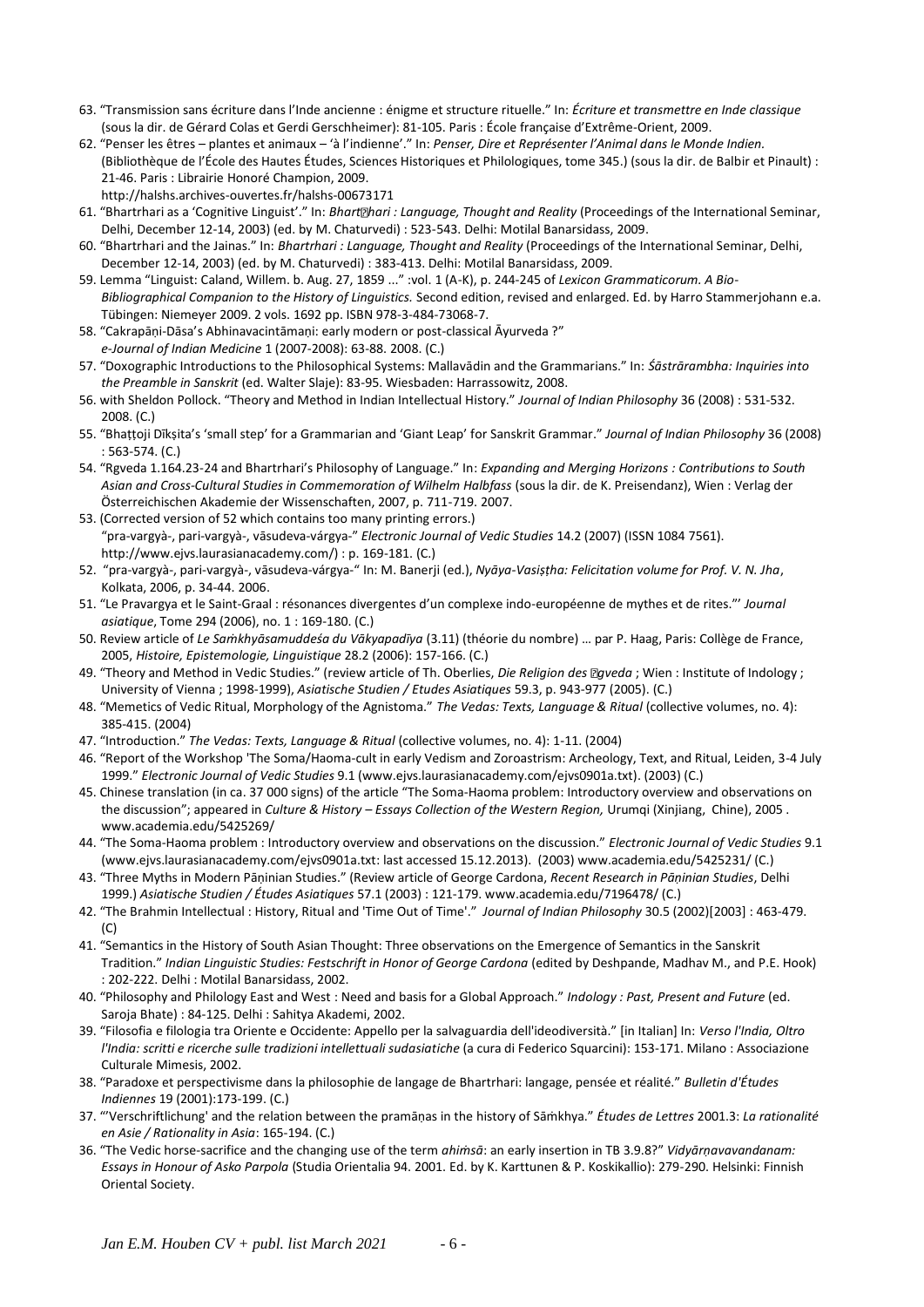- 35. "The ritual pragmatics of a Vedic hymn: The 'riddle hymn' (Rgveda 1.164) and the Pravargya-ritual." *Journal of the American Oriental Society* 120.4 (2000): 499-536. (C.)
- 34. "Meaning statements' in Pāṇini's grammar: on the purpose and context of the Aṣṭādhyāyī." *Studien zur Indologie und Iranistik* 22 (1999 [2001]): 23-54. (C.)
- 33. "Language and thought in the Sanskrit tradition." In: *History of the Language Sciences / Geschichte der Sprachwissenschaften / Histoire des sciences du langage: An International Handbook on the Evolution of the Study of Language from the Beginnings to the Present ...* (ed. by S. Auroux, E.F.K. Koerner, H.-J. Niederehe, K. Versteegh), vol. 1: 146-157. Berlin - New York: Walter de Gruyter, 2000.
- 32. "On the earliest attestable forms of the Pravargya ritual: Rg-Vedic references to the Gharma-Pravargya, especially in the Atrifamily book (book 5)." *Indo-Iranian Journal* 43 (2000): 1-25. (C.)
- 31. Taittirīya-Āraṇyaka, prapāṭhaka 4 (Pravargya mantras). Text prepared for digital processing on the basis of three editions. 2000. http:// titus.uni-frankfurt.de/texte/etcs/ind/aind/ved/yvs/ta/ta.htm.
- 30. Taittirīya-Āraṇyaka, prapāṭhaka 5 (= brāhmaṇa discussion on Pravargya). Text prepared for digital processing on the basis of three editions. 1999.

http://titus.uni-frankfurt.de/texte/etcs/ind/aind/ved/yvs/ta/ta.htm.

- 29. "Why did rationality thrive, but hardly survive in Kapila's 'System'? On the *pramāṇa*s, rationality and irrationality in Sāṁkhya (Part I)." *Asiatische Studien / Études Asiatiques* 53.3 (1999): 491-512. (C.)
- 28. (with co-author K.R. van Kooij:) "Introduction: violence, non-violence and the rationalization of violence in South Asian cultural history." In: *Violence Denied ...*(Collective volumes, no. 3): 1-15. Leiden: E.J. Brill, 1999.
- 27. "To kill or not to kill the sacrificial animal (*yajña-paśu*)? Arguments and perspectives in Brahminical ethical philosophy." In: *Violence Denied ...* (Collective volumes, no. 3): 105-183. Leiden: E.J. Brill, 1999.
- 26. "Bhartrhari's Vākyapadīya and the Ancient Vatti (3): On syntactic and stylistic evidence regarding the authorship of the Vākyapadīya-Vrtti." *Wiener Zeitschrift für die Kunde Südasiens* 43 (1999): 167-197. (C.)
- 25. "Bhartrhari's Vākyapadīya and the Ancient V**atti (2): The Vedic background of the author** of the Vākyapadīya-Vrtti." Studien zur *Indologie und Iranistik*, Vol. 21 (1997): 71-77. (C.)
- 24. "The Theoretical Positions of Bhartrhari and the Respectable Grammarian." *Rivista degli Studi Orientali*, vol. LXXII, Fasc. 1-4 (Roma, 1998): 101-142. (C.)
- 23. "Bhartrhari's Vākyapadīya and the Ancient V**lltti (1): The Vrtti and Vrsabhadeva's Paddhati** on Vākyapadīya 1.46a." Annals of *the Bhandarkar Oriental Research Institute* 78 (1997[98]): 177-198. (C.)
- 22. "*Sūtra* and *bhāṣyasūtra* in Bhartrhari's Mahābhāṣya-Dīpikā: On the theory and practice of a scientific and philosophical genre." In: *India and Beyond: aspects of literature, meaning, ritual and thought: essays in honour of Frits Staal* (ed. by D. van der Meij): 271-305. London: Kegan Paul International, 1997.
- 21. "Bhartrhari's Perspectivism (1): The Vrtti and Bhartrhari's perspectivism in the first Kāṇḍa of the Vākyapadīya." In: *Beyond Orientalism: the impact of the work of W. Halbfass on Indian and cross-cultural studies* (ed. by K. Preisendanz and E. Franco): 317-358. Amsterdam: Rodopi, 1997.
- 20. "Philosophy East and West: Part I: Towards a global reservoir of idea-o-diversity (13 [1997]: 18); Part II: Need and basis for a global approach (14 [1997]: 15); Part III (review article of *Beyond Orientalism*, ed. by K. Preisendanz and E. Franco, Amsterdam 1997): Orientalism, its critique, and beyond" (15 [1998]: 16) *IIAS-Newsletter : Newsletter of the International Institute for Asian Studies* (Leiden), nos. 13-15. 1997 and 1998.
- 19. (with co-authors: W. van Bekkum, I. Sluiter, et K. Versteegh): "Meaning in four linguistic traditions: a comparison." In: *The Emergence of Semantics in Four Linguistic Traditions* (above, Collective volumes, no. 2): 285-300. Amsterdam: John Benjamins, 1997.
- 18. "The Sanskrit Tradition." In: *The Emergence of Semantics in Four Linguistic Traditions* (above, Collective volumes, no. 2): 49- 145. Amsterdam: John Benjamins, 1997.
- 17. "Promising continuity with a discontinuous past." (Conference report of 26th DOT, Leipzig.) *IIAS-Newsletter : Newsletter of the International Institute for Asian Studies* (Leiden), no. 7 : 12. 1996. www.academia.edu/7378413/
- 16. "Sociolinguistic attitudes reflected in the work of Bhartrhari and later Grammarians." In: *Ideology and Status of Sanskrit* (above, Collective volumes, no. 1): 157-193. Leiden: E.J. Brill, 1996.
- 15. "Introduction: Towards a Social History of the Sanskrit Language." In: *Ideology and Status of Sanskrit* (above, Collective volumes, no. 1): 1-13. Leiden: E.J. Brill, 1996.
- 14. "Landmarks in the history of Sanskrit Semantics." *IIAS-Yearbook* 1995. Leiden: International Institute for Asian Studies, 1995.
- 13. "Bhartṛhari's Perspectivism (2): Bhartṛhari on the Primary Unit of Language." *History and Rationality: the Skoevde Papers in the Historiography of Linguistics* (Acta Universitatis Skovdensis, Series Linguistica, Vol. 1. Ed. by Klaus D. Dutz and Kjell-Åke Forsgren): 29-62. Münster: Nodus Publicationen, 1995.
- 12. "Bhartrhari's solution to the Liar and some other paradoxes." *Journal of Indian Philosophy* 23: 381-401. 1995. (C.)
- 11. "The Pravargya : A Vedic Ritual in Changing Contexts." (Announcement and summary of lecture on the Pravargya ritual.) *IIAS-Newsletter : Newsletter of the International Institute for Asian Studies* (Leiden), no. 3 : 30. 1994.
- 10. "Ideology and Status of Sanskrit in South and Southeast Asia." (Announcement and preliminary arguments of the seminar.) *IIAS-Newsletter : Newsletter of the International Institute for Asian Studies* (Leiden), no. 3 : 12. 1994. (G.)
- 9. "Who are Bhartrhari's *padadarśins?* On the development of Bhart [[hari's philosophy of language." *Bhartrhari: philosopher and Grammarian.* (Proceedings of the First International Conference on Bhartrhari, University of Poona, January 6-8, 1992. First Indian edition. Ed. by S. Bhate and J. Bronkhorst): 155-169. Delhi: Motilal Banarsidass, 1994. [= 4]
- 8. "Early Indian authors and linguistic change (Postscript to Bhartrhari's familiarity with Jainism)." *Annals of the Bhandarkar Oriental Research Institute* 75 (pts. 1-4): 256-257. 1994. (C.)